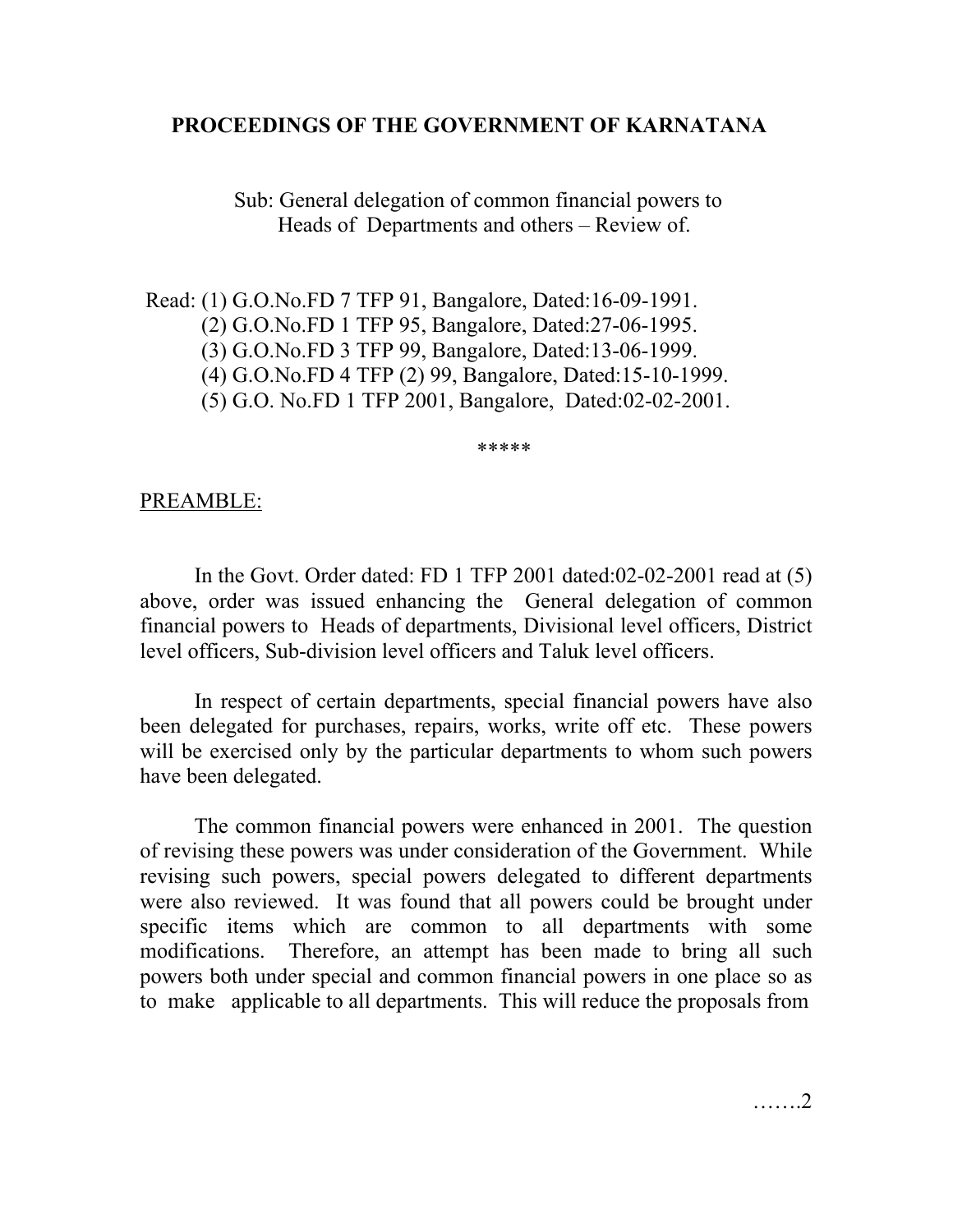different departments for delegation of special powers. In course of time the special powers delegated to certain departments will be withdrawn. Accordingly following order is issued.

# **Govt. Order No.FD 2 TFP 2010, Bangalore, Dated:30-04-2010.**

 After careful consideration Government are pleased to delegate common financial powers as specified in the Annexure to this order to all the Heads of Departments and other departmental officers.

 2. Subject to provision in para 6 hereunder, these orders are in super session of the delegation of powers as contained in part-III of Manual of Financial Powers 1967 and all orders issued as read above.

 3. Wherever Special Powers are delegated to the Departments in respect of certain items included in the Annexure of this order, such Departments should exercise either special powers or common powers for such items but not both, until the Special Powers delegated for these items in respect of their Department are withdrawn.

 4. No authority can sub-delegate any of the financial powers delegated by this order to any other authority wholly or partly.

5. These orders shall come into force with immediate effect.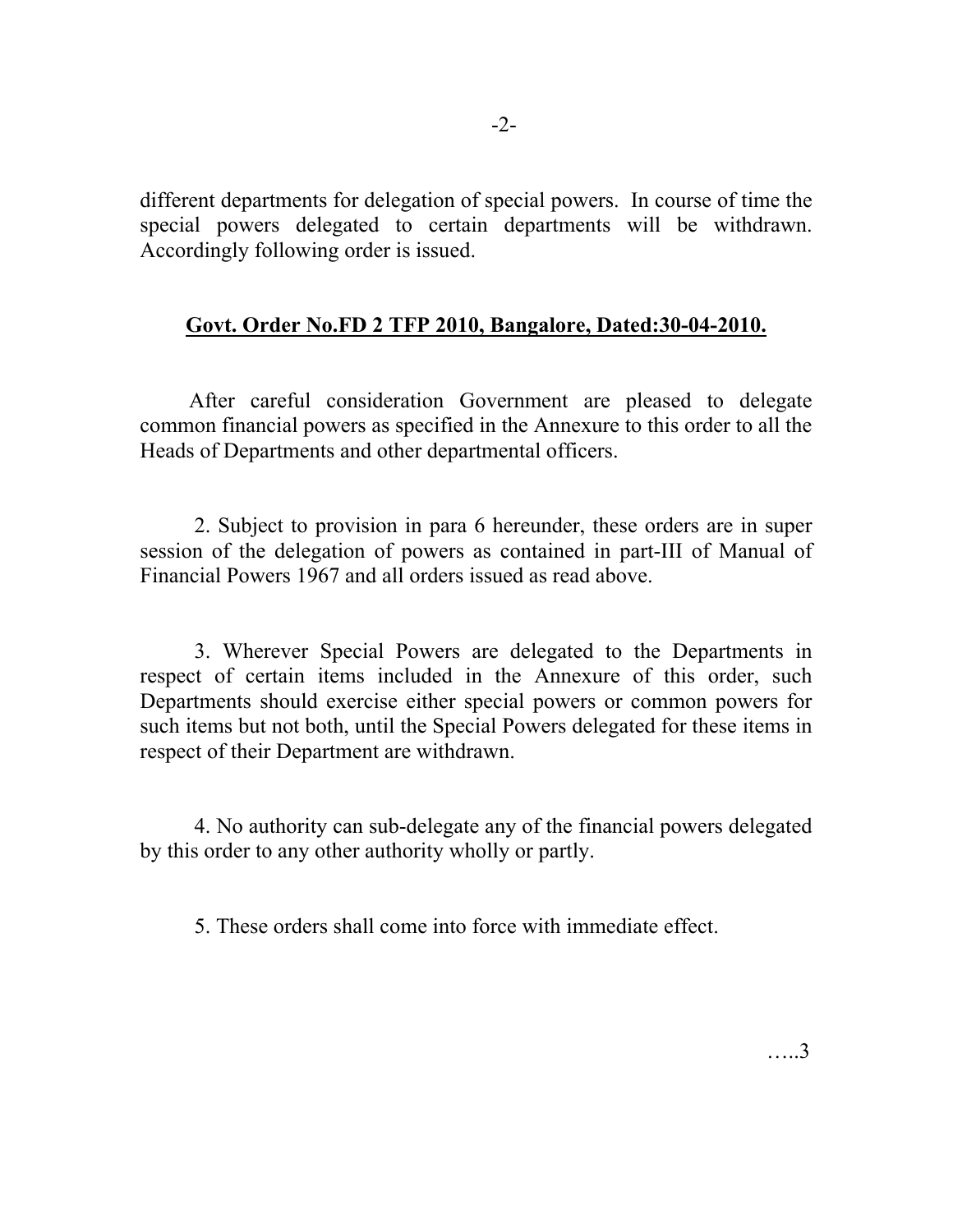6. The designated officers as per Government Order No. FD 2 TFP 98 dated: 17-5-1999 will exercise the powers as specified in the Annexure.

> By Order and in the Name of the Governor of Karnataka,

 (C. Shamarao) Deputy Secretary to Government, Finance Department, (FR & BCC).

To,

The Compiler, Karnataka Gazette for publication in the next issue of Gazette.

Copy to:

- 1. The Accountant General (A&E), Karnataka, Bangalore.
- 2. All Principal Secretaries/Secretaries to Govt.
- 3. All Heads of Departments.
- 4. The Chief Executive Officers of Zilla Panchayats.
- 5. The Deputy Commissioners of Districts.
- 6. The Director of Treasuries, Bangalore.
- 7. The Deputy Director, Treasury Network Management Centre, Khanija Bhavan, Race Course road, Bangalore.
- 8. All District Treasury Officers.
- 9. All Additional Secretaries/Joint Secretaries/Deputy Secretaries/Under Secretaries to Government.
- 10.All Sections in Finance Department.
- 11. SGF/ Spare copies.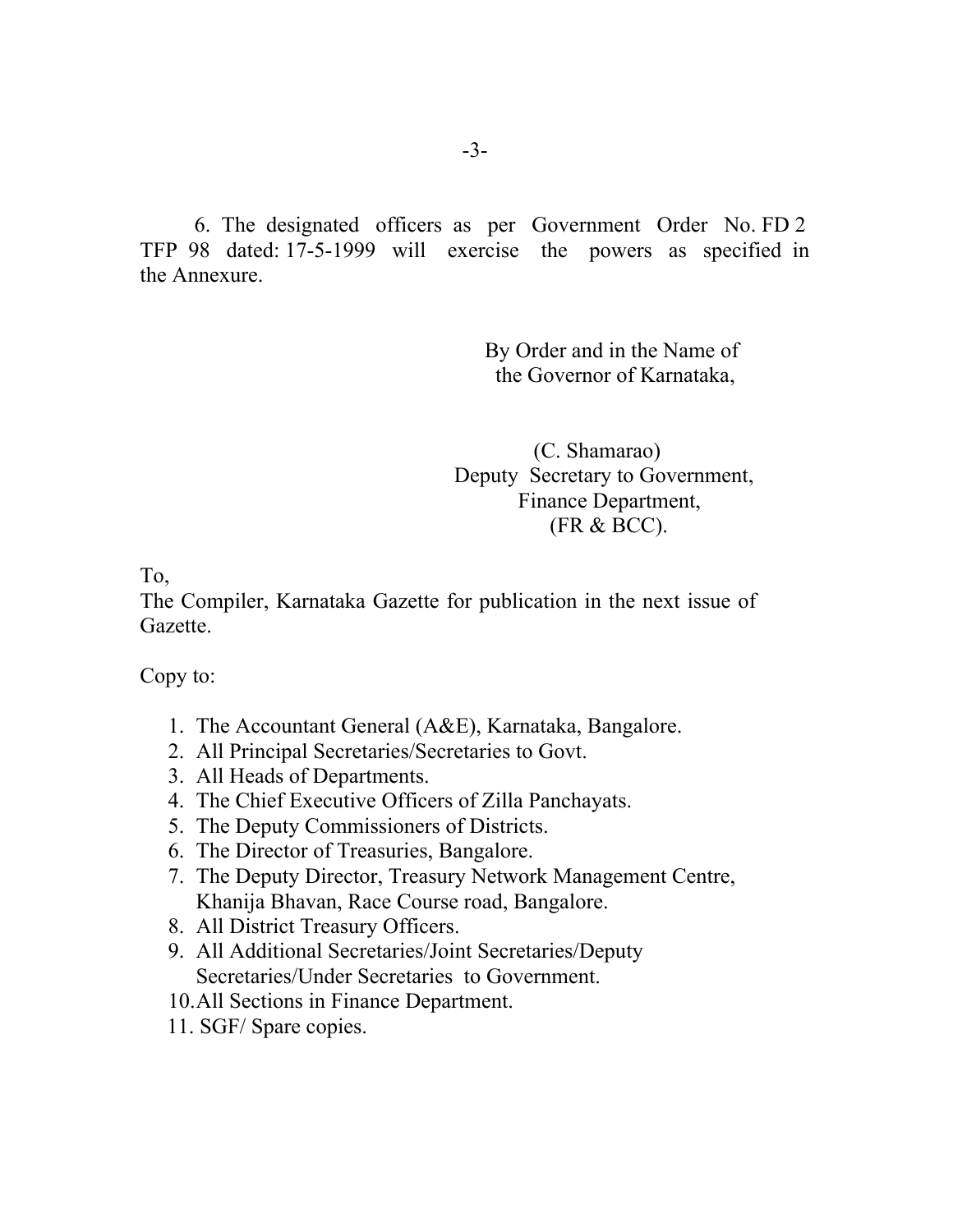#### **Annexure to Government Order No.FD 2 TFP 2010 Dated:30-04-2010.**

| SI.<br>No      | <b>Description of power</b>                                                                                          | <b>Heads</b> of<br><b>Department</b>                                                      | <b>Divisional Level</b><br><b>Officers</b>                                               | <b>District Level</b><br><b>Officers</b>                                                | <b>Sub Division Level</b><br><b>Officers</b>                                        | <b>Taluk Level</b><br><b>Officers</b>                                                  |
|----------------|----------------------------------------------------------------------------------------------------------------------|-------------------------------------------------------------------------------------------|------------------------------------------------------------------------------------------|-----------------------------------------------------------------------------------------|-------------------------------------------------------------------------------------|----------------------------------------------------------------------------------------|
| 1              | Administrative approval of<br>works.                                                                                 | Estimate of<br>$Rs.1.00$ crore<br>for one work<br>subject to<br>availability of<br>grants | Estimate of<br>Rs.50.00 lakh<br>for one work<br>Subject for<br>availability of<br>grants | Estimate of<br>Rs.25.00 lakh<br>for one work<br>Subject to<br>availability of<br>grants | Estimate of Rs.5.00<br>lakh for one work<br>Subject to<br>availability of<br>grants | Estimate of<br>Rs.1.00 lakh<br>for one work<br>Subject to<br>availability of<br>grants |
| $\overline{2}$ | Books and periodicals:-<br>To sanction purchase of<br>reference books and journals<br>for facilitating official work | Full powers                                                                               | Full powers                                                                              | Rs.10,000/-<br>per annum                                                                | Rs.5,000/- per<br>annum                                                             | $Rs.1,000/-$<br>per annum                                                              |
| 3              | Stationery                                                                                                           | Full powers                                                                               | Full powers                                                                              | Rs.10,000/- each<br>time and<br>Rs.1.00 lakh p.a.                                       | Rs.5,000/- each<br>time and<br>Rs.50,000 p.a.                                       | $Rs.2,000/-$<br>each time and<br>Rs.20,000 p.a.                                        |
| $\overline{4}$ | Office equipment                                                                                                     | Rs.10.00 lakh<br>per annum                                                                | Rs.5.00 lakh<br>per annum                                                                | Rs.2.50 lakh<br>per annum                                                               | Rs.1.00 lakh<br>per annum                                                           | Rs.50,000<br>per annum                                                                 |
| 5              | Computers and peripherals<br>(subject to the Government<br>Orders from e-<br>Governance(DPAR)                        | Rs.10.00 lakh<br>per annum                                                                | Rs.5.00 lakh<br>per annum                                                                | Rs.2.00 lakh<br>per annum                                                               |                                                                                     |                                                                                        |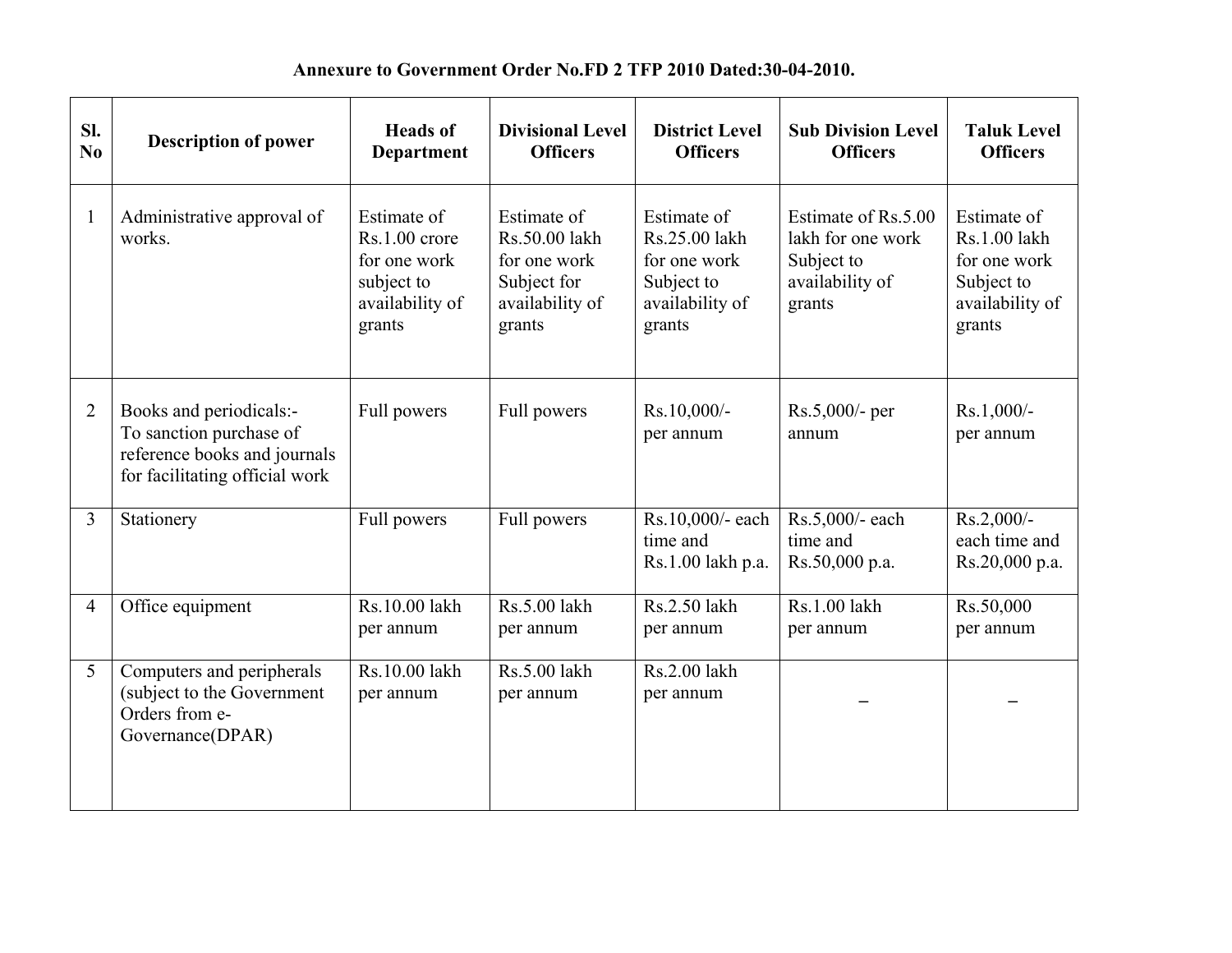| 6      | Furniture                                                                           | Full powers | Rs.5.00 lakh<br>per annum  | Rs.2.00 lakh<br>per annum  | Rs.1.00 lakh<br>per annum  | Rs.50,000<br>per annum    |
|--------|-------------------------------------------------------------------------------------|-------------|----------------------------|----------------------------|----------------------------|---------------------------|
| $\tau$ | Laboratory equipment and<br>consumables                                             | Full powers | Rs.50.00 lakh<br>per annum | Rs.25.00 lakh<br>per annum | $\overline{\phantom{a}}$   | $\overline{\phantom{a}}$  |
| 8      | Drugs & medicines                                                                   | Full powers | Rs.25.00 lakh<br>per annum | Rs.10.00 lakh<br>per annum | Rs.5.00 lakh per<br>annum  | Rs.3.00 lakh<br>per annum |
| 9      | Diet items                                                                          | Full powers | Full powers                | Full powers                | Full powers                | Full powers               |
| 10     | Tools and machinery                                                                 | Full powers | Rs.10.00 lakh              | Rs.5.00 lakh               | Rs.2.50 lakh               | Rs.1.00 lakh              |
| 11     | Items and implements used<br>under government<br>programmes                         | Full powers | Rs.50.00 lakh              | Rs.25.00 lakh              | Rs.10.00 lakh              | Rs.5.00 lakh              |
| 12     | Miscellaneous items for<br>hospitals/hostels/child<br>homes/ (utensils, linen etc.) | Full powers | Rs.50.00 lakh<br>Per annum | Rs.25.00 lakh<br>per annum | Rs.10.00 lakh<br>per annum |                           |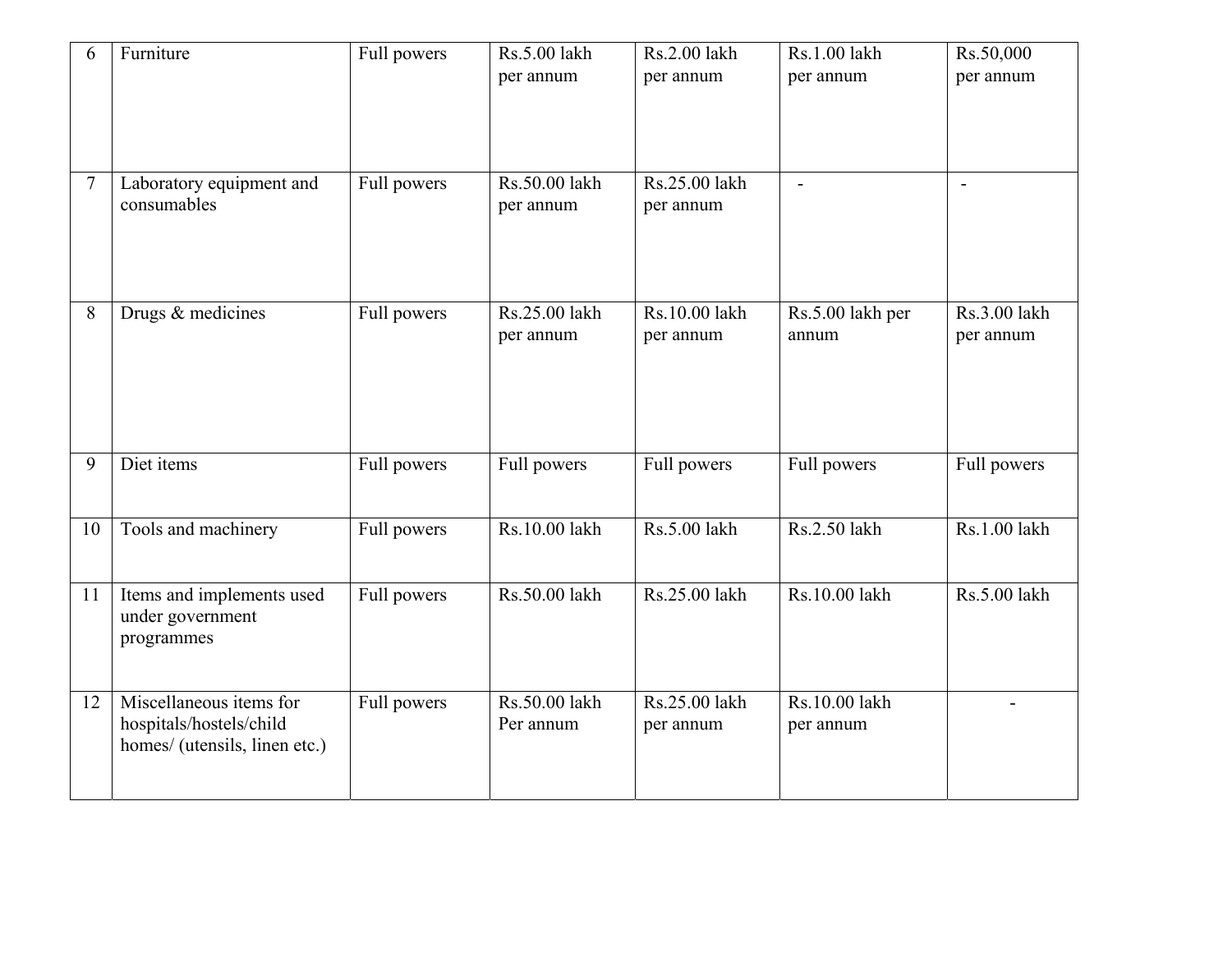| 13 | Repair & AMC of computer<br>and related items                                                                                                                                                                                                                                                                                                                | Full powers                                                                 | Rs.20.00 lakh<br>per annum                                                | Rs.10.00 lakh<br>per annum                                                      | Rs.5.00 lakh<br>per annum                                                    | Rs.2.00 lakh<br>per annum                                                       |
|----|--------------------------------------------------------------------------------------------------------------------------------------------------------------------------------------------------------------------------------------------------------------------------------------------------------------------------------------------------------------|-----------------------------------------------------------------------------|---------------------------------------------------------------------------|---------------------------------------------------------------------------------|------------------------------------------------------------------------------|---------------------------------------------------------------------------------|
| 14 | Repair and AMC of office<br>equipment and furniture                                                                                                                                                                                                                                                                                                          | Full powers                                                                 | Rs. 10.00 lakh<br>per annum                                               | Rs.5.00 lakh per<br>annum                                                       | Rs.2.50 lakh<br>per annum                                                    | Rs.1.00 lakh<br>per annum                                                       |
| 15 | Repair of vehicles                                                                                                                                                                                                                                                                                                                                           | Full powers                                                                 | Rs.50,000/-                                                               | Up to $Rs.30,000$<br>on one vehicle,<br>subject to<br>Rs.5.00 lakh per<br>annum | Up to $Rs.20,000$ on<br>one vehicle, subject<br>to Rs.2.00 lakh per<br>annum | $Up$ to<br>Rs.10,000 on<br>one vehicle,<br>subject to<br>Rs.50,000 per<br>annum |
| 16 | Repair and AMC of<br>machinery and laboratory/<br>hospital equipment                                                                                                                                                                                                                                                                                         | Full powers                                                                 | Rs.20.00 lakh<br>per annum                                                | Rs.10.00 lakh<br>per annum                                                      | Rs.5.00 lakh<br>per annum                                                    | Rs.2.00 lakh<br>per annum                                                       |
| 17 | Write off losses<br>To sanction writing off in<br>respect of the following.<br>(i) Government goods<br>or money lost<br>(ii) Irrecoverable<br>departmental revenues<br>(iii) Irrecoverable loans<br>and advances<br>(In all such cases, the<br>authorised officer<br>shall record that the<br>loss has not been<br>caused because of<br>fraud or negligence) | Rs.10,000 in<br>individual case,<br>subject to<br>Rs.5.00 lakh<br>per annum | Rs.5,000 in<br>individual case<br>subject to<br>Rs.2.00 lakh<br>per annum | Rs.2,000 in<br>individual case<br>subject to<br>Rs.50,000<br>per annum          |                                                                              |                                                                                 |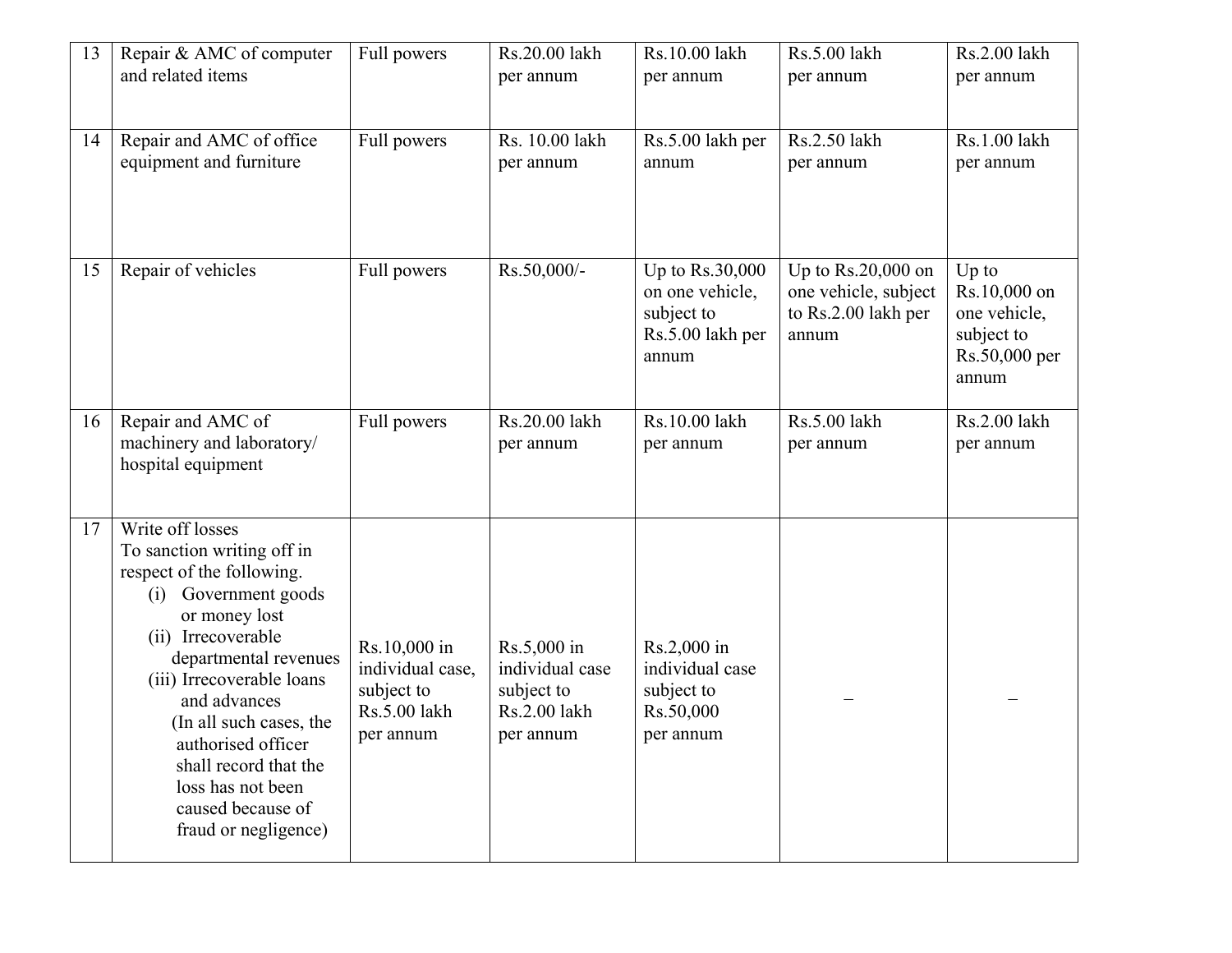| 18 | Writing off goods |                                                   |              |                   |                   |             |             |
|----|-------------------|---------------------------------------------------|--------------|-------------------|-------------------|-------------|-------------|
|    |                   | To sanction writing off or                        |              |                   |                   |             |             |
|    |                   | disposal of the following                         |              |                   |                   |             |             |
|    | (i)               | Unusable goods                                    | Rs.10,000 in | $Rs.5,000$ in one | $Rs.2,000$ in one |             |             |
|    |                   | in government                                     | one case,    | case subject to   | case, subject to  |             |             |
|    |                   | store                                             | subject to   | Rs.1.00 lakh      | Rs.50,000         |             |             |
|    |                   |                                                   | Rs.2.00 lakh | per annum         | per annum         |             |             |
|    |                   |                                                   | per annum    |                   |                   |             |             |
|    |                   |                                                   |              |                   |                   |             |             |
|    | (ii)              | Perishable<br>items                               | Full powers  | 2% of the value   | 2% of the value   |             |             |
|    |                   | food<br>like plant,                               |              | of the item,      | of the item,      |             |             |
|    |                   | material,                                         |              | subject to        | subject to        |             |             |
|    |                   | consumables,                                      |              | Rs.1.00 lakh      | Rs.50,000         |             |             |
|    |                   | drugs, fertilizers,                               |              | per annum         | per annum         |             |             |
|    |                   | etc.                                              |              |                   |                   |             |             |
|    |                   |                                                   |              |                   |                   |             |             |
|    | (iii)             | Unusable books                                    | Full powers  | Full powers       | Full powers       | Full powers | Full powers |
|    |                   | and periodicals.                                  |              |                   |                   |             |             |
|    | (iv)              | Obsolete or                                       | Full powers  | Rs.10,000 in one  | $Rs.5,000$ in one |             |             |
|    |                   | unserviceable                                     |              | case subject to   | case subject to   |             |             |
|    |                   | equipment                                         |              | Rs.5.00 lakh      | Rs.1.00 lakh      |             |             |
|    |                   |                                                   |              | per annum         | per annum         |             |             |
|    |                   |                                                   |              |                   |                   |             |             |
|    | (v)               | Vehicles beyond                                   | Full powers  |                   |                   |             |             |
|    |                   | economic repair,                                  |              |                   |                   |             |             |
|    |                   | subject to                                        |              |                   |                   |             |             |
|    |                   | certification by                                  |              |                   |                   |             |             |
|    |                   | the RTO                                           |              |                   |                   |             |             |
|    |                   | (Subject to certificate by                        |              |                   |                   |             |             |
|    |                   | the competent authority                           |              |                   |                   |             |             |
|    |                   | that the condition of<br>obsolescence, expiry, or |              |                   |                   |             |             |
|    |                   | unserviceability has not                          |              |                   |                   |             |             |
|    | been              | caused<br>by                                      |              |                   |                   |             |             |
|    |                   | negligence in planning,                           |              |                   |                   |             |             |
|    |                   | procurement<br>or                                 |              |                   |                   |             |             |
|    |                   | maintenance)                                      |              |                   |                   |             |             |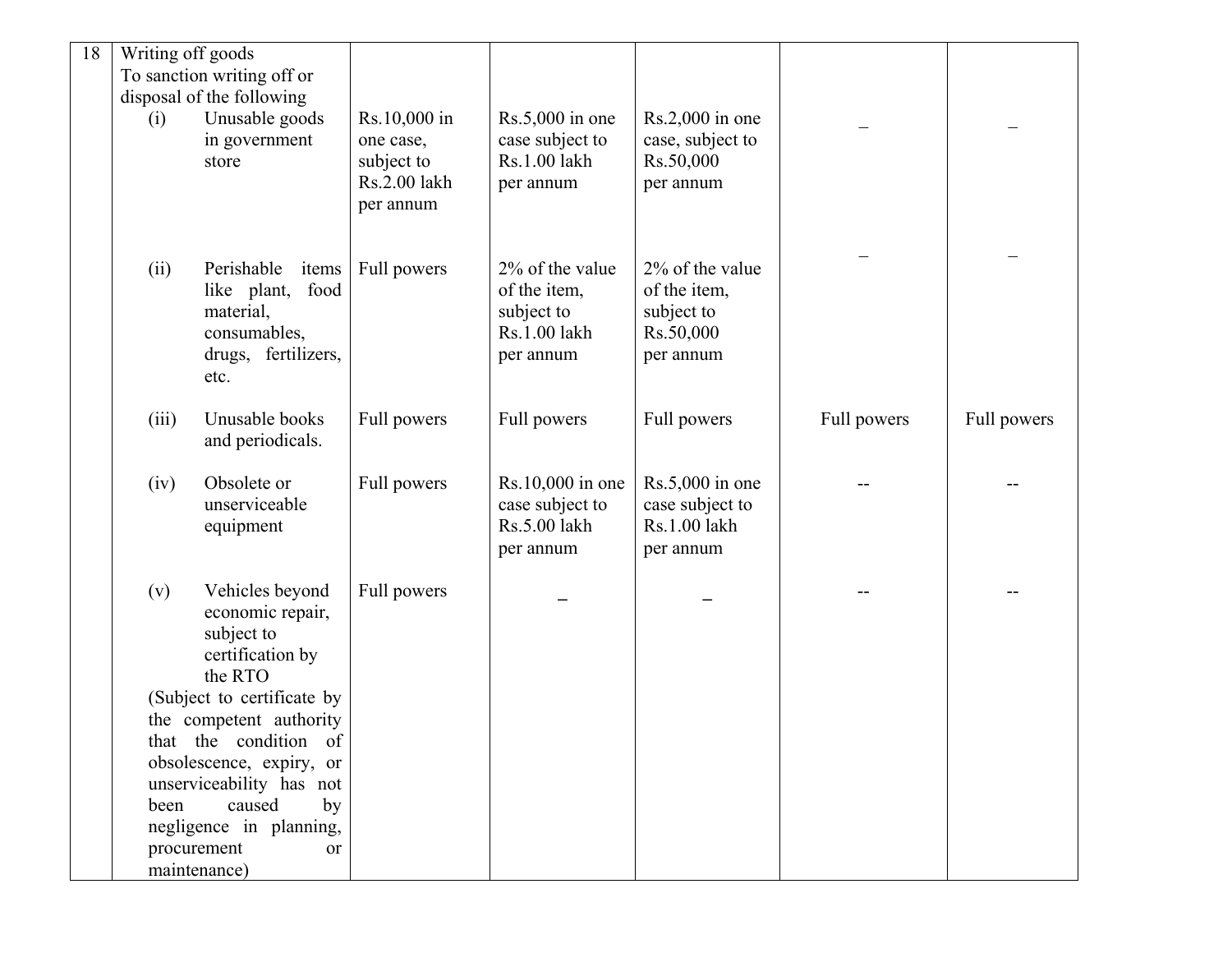| 19 | Advertisement.                                                                                                                                                                                                          |                                                                       |                                                                   |                                                                  |                                                                 |                                                                    |
|----|-------------------------------------------------------------------------------------------------------------------------------------------------------------------------------------------------------------------------|-----------------------------------------------------------------------|-------------------------------------------------------------------|------------------------------------------------------------------|-----------------------------------------------------------------|--------------------------------------------------------------------|
|    | (i) To sanction publishing of<br>official advertisements<br>subject to guidelines from<br>Department/Directorate of<br>Information and Publicity,<br>and also subject to<br>availability of grants for this<br>purpose. | Rs.50,000 in<br>one case,<br>subject to<br>Rs.10.00 lakh<br>per annum | Rs.20,000 in one<br>case subject to<br>Rs.2.00 lakh per<br>annum  | Rs.10,000 in one<br>case subject to<br>Rs.1.00 lakh per<br>annum | $Rs.5,000$ in one<br>case subject to<br>Rs.50,000<br>per annum  | Rs.1,000 in<br>one case<br>subject to<br>Rs.10,000<br>per annum    |
|    | (ii) To sanction printing of<br>publicity material under<br>government programmes                                                                                                                                       | Full powers                                                           | Full powers                                                       | Rs.10,000 in one<br>case subject to<br>Rs.1.00 lakh<br>per annum | $Rs.1,000$ in one<br>case subject to<br>Rs.10,000 per<br>annum  | Rs.500 in one<br>case subject to<br>Rs.5,000 per<br>annum          |
| 20 | Hiring of vehicles at rates<br>approved by DPAR/<br><b>Transport Department</b>                                                                                                                                         | Full powers                                                           | Rs.20,000 p.m.<br>at a time subject<br>to Rs.100,000<br>per annum | Rs.10,000 p.m.<br>at a time subject<br>to Rs.50,000<br>per annum | Rs.5,000 p.m. at a<br>time subject to<br>Rs.50,000 per<br>annum | Rs.2,000 p.m.<br>at a time<br>subject to<br>Rs.25,000 per<br>annum |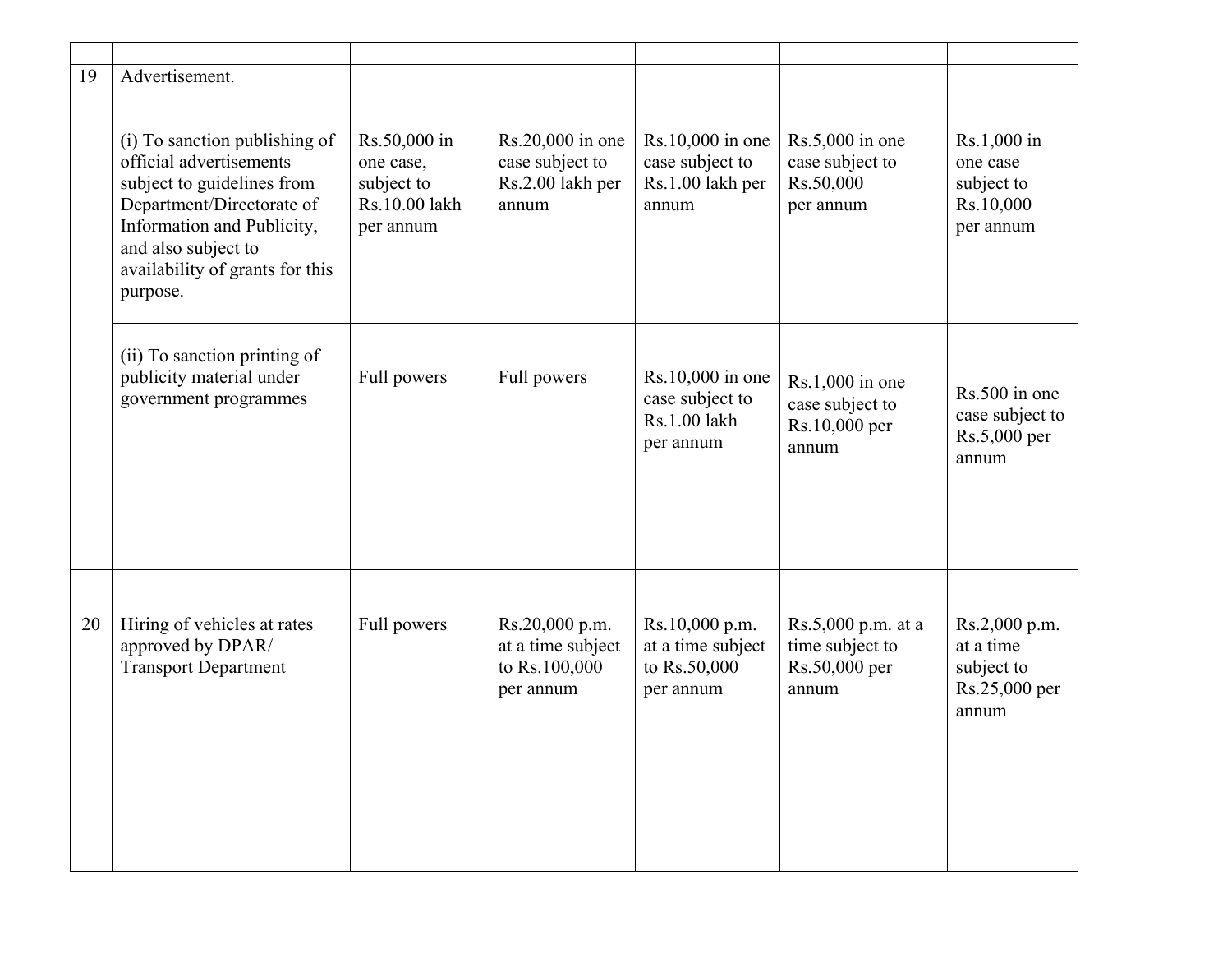| 21 | Training<br>To sanction training<br>programmes, and incur<br>expenditure on honorarium,<br>transport, training material,<br>contingency, etc. subject to<br>the programme being<br>authorised under some<br>approved scheme. | Full powers                                  | Rs.20,000 at a<br>time, subject to<br>Rs.2.00 lakh<br>per annum | Rs.10,000 at a<br>time subject to<br>Rs.1.00 lakh per<br>annum | $Rs.5,000$ at a time<br>subject to<br>Rs.50,000/- per<br>annum. | Rs.2,000 at a<br>time subject to<br>Rs.20,000 per<br>annum |
|----|------------------------------------------------------------------------------------------------------------------------------------------------------------------------------------------------------------------------------|----------------------------------------------|-----------------------------------------------------------------|----------------------------------------------------------------|-----------------------------------------------------------------|------------------------------------------------------------|
| 22 | Advances<br>(i) To sanction tour advance<br>(ii) To sanction house<br>building advance as per rules<br>and subject to allotment<br>(iii) To sanction vehicle<br>purchase advance as per                                      | Full powers<br>Full powers<br>Full powers    | Full powers<br>Full powers<br>Full powers                       | Full powers<br>Full powers<br>Full powers                      | Full powers                                                     | Full powers                                                |
| 23 | rules and subject to allotment<br>Hiring of building in<br>consultation with PWD/Rent<br>Controller                                                                                                                          | Rs.50,000/- for<br>a building for a<br>month | $Rs.25,000/$ - for a<br>building for a<br>month                 | Rs.20,000 for a<br>building for a<br>month                     | Rs.10,000 for a<br>building for a<br>month                      | Rs.5,000 for a<br>building for a<br>month                  |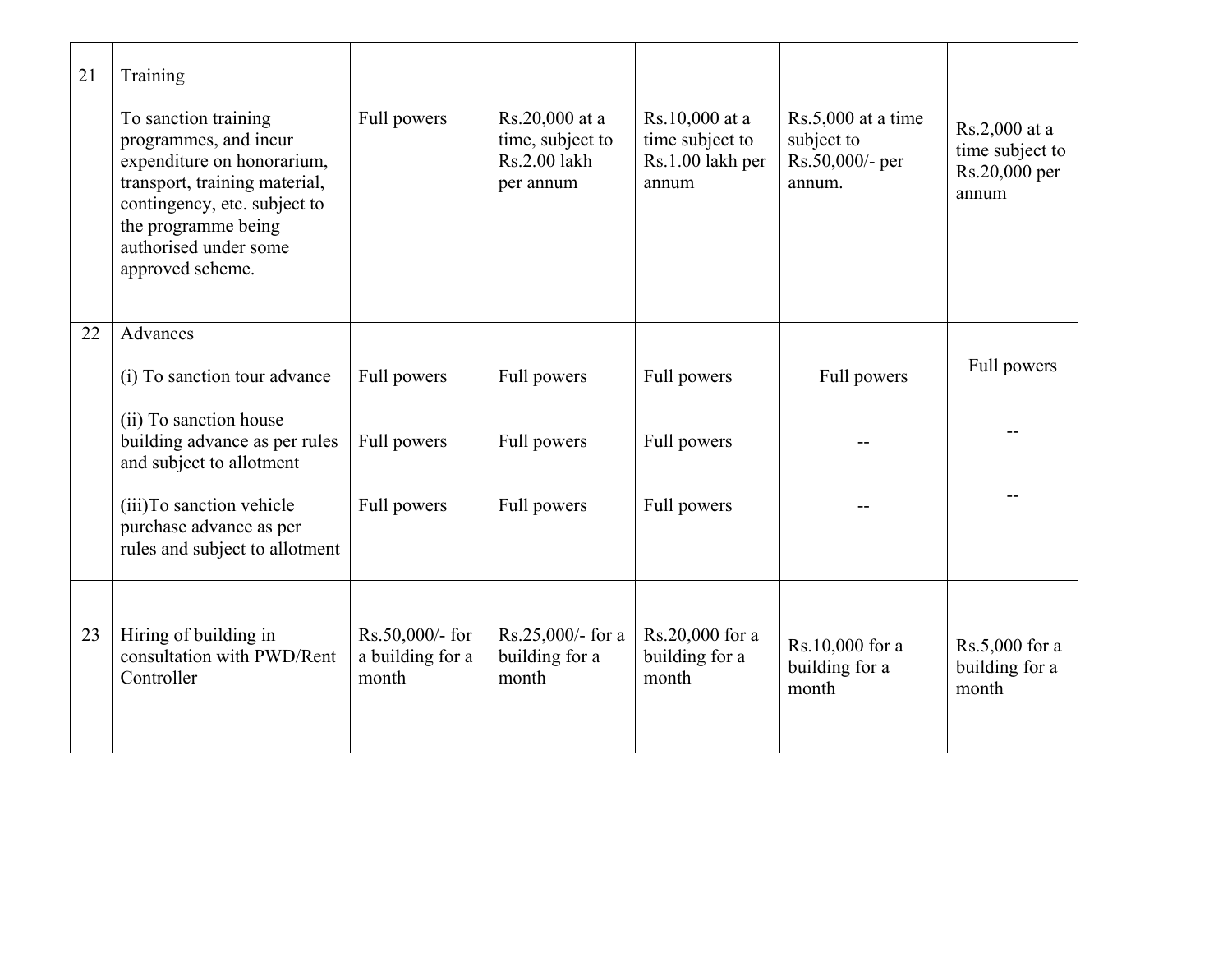| 24 | Exhibition<br>To sanction expenditure for<br>participating in Dasara<br>Exhibition or similar activity<br>of creating awareness.                                                                                                                                                                       | Full powers | Rs.50,000 per<br>annum | Rs.25,000 per<br>annum | Rs.5,000 per annum |             |
|----|--------------------------------------------------------------------------------------------------------------------------------------------------------------------------------------------------------------------------------------------------------------------------------------------------------|-------------|------------------------|------------------------|--------------------|-------------|
| 25 | Hiring manpower<br>Subject to guidelines from<br>DPAR/FD, and subject to<br>vacancy of posts or<br>availability of grants for<br>service-outsourcing                                                                                                                                                   | Full powers |                        |                        |                    |             |
| 26 | Refunds<br>To sanction refund of<br>revenue including fees, fines,<br>etc. and to refund wrong or<br>excess credit, subject to the<br>claim being established with<br>authenticated documents                                                                                                          | Full powers | Full powers            | Full powers            | Full powers        | Full powers |
| 27 | Countersignature of AC bills,<br>etc. subject to budgetary<br>limits and appropriate<br>authorisation. Up to Rs.2<br>lakh, the authorization can be<br>given by the Controlling<br>Officer. For A.C. bills above<br>Rs.2 lakh, the authorization<br>has to be obtained from the<br>Finance Department. | Full powers | Full powers            | Full powers            | Full powers        | Full powers |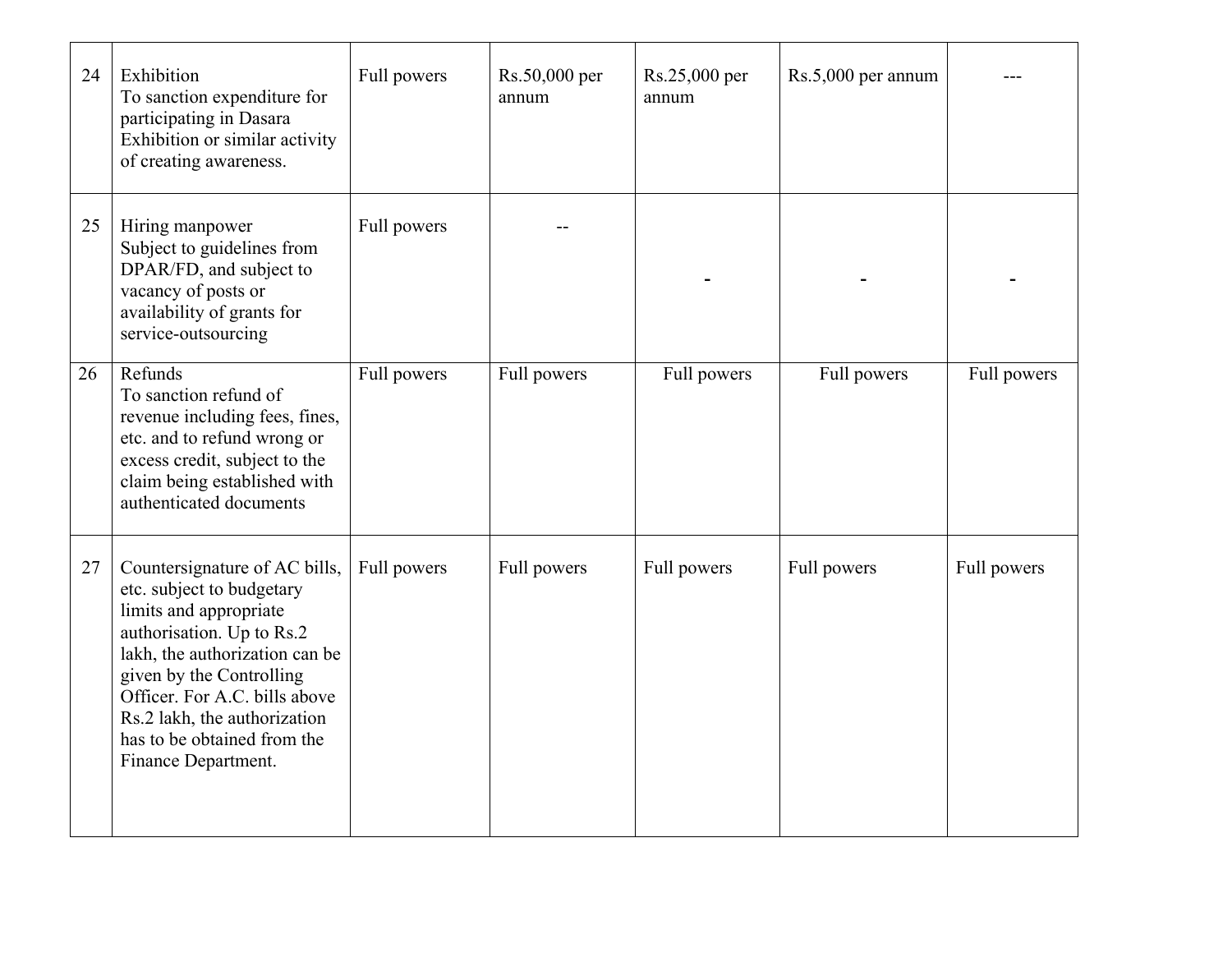| 28 | Reappropriation                            |                     |  |  |
|----|--------------------------------------------|---------------------|--|--|
|    | To sanction reappropriation from one       | Rs.5.00<br>lakh     |  |  |
|    | detailed head of account to another        | between two units   |  |  |
|    | within the same major head in the          | appropriation<br>of |  |  |
|    | Departmental budget provided it does       | under same major    |  |  |
|    | not involve.                               | head and within     |  |  |
|    | a) A diversion of provision from           | same demand.        |  |  |
|    | the plan to non-plan items.                |                     |  |  |
|    | b) Diversion of provision for              |                     |  |  |
|    | schemes eligible for assistance            |                     |  |  |
|    | from central Govt. or other                |                     |  |  |
|    | institutions to other schemes.             |                     |  |  |
|    | c) The undertaking of a recurring          |                     |  |  |
|    | liability                                  |                     |  |  |
|    | An increase in the allotment<br>d)         |                     |  |  |
|    | for secret service expenditure             |                     |  |  |
|    | e) Expenditure on a new service.           |                     |  |  |
|    | An increase on an item the<br>$\mathbf{f}$ |                     |  |  |
|    | provision for which has been               |                     |  |  |
|    |                                            |                     |  |  |
|    | specifically reduced by a vote             |                     |  |  |
|    | of the legislature.                        |                     |  |  |
|    | g) From charged item to voted              |                     |  |  |
|    | and vice-versa.                            |                     |  |  |
|    | h) Diversion of funds for                  |                     |  |  |
|    | purposes other than that                   |                     |  |  |
|    | provided in the Budget (Article            |                     |  |  |
|    | 308 to 314 of KFC)                         |                     |  |  |

### **General Conditions:**

- 1. All relevant rules, procedures and instructions under the Karnataka Transparency in Public Procurement Act, 1999 and Rules, shall be followed to ensure transparent and cost-effective procurement.
- 2. All procurement should be within the annual approved budgetary grants. Delegated powers including 'Full Powers' are to be exercised subject to that limit.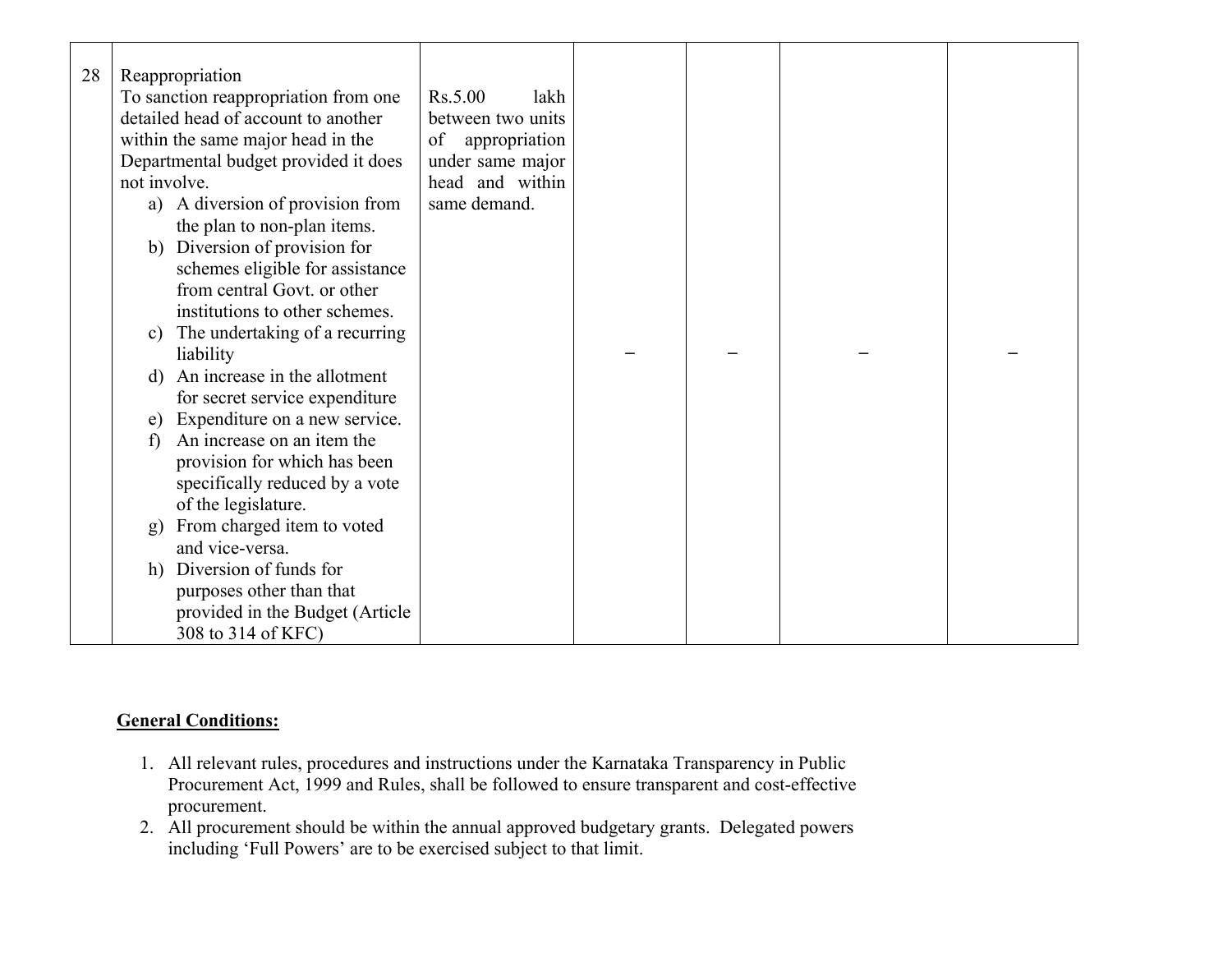- 3. It will be the responsibility of the officer exercising the delegated powers to ensure that the items of procurement are essential and that the process being followed is as per the KTPP Act and Rules so as to make quality procurement at competitive prices.
- 4. This order of delegation of financial powers does not supersede economy orders issued by Finance Department. Similarly, specific orders from e-Governance on procurement of computers, from DPAR on purchase or hiring of vehicles, outsourcing etc. need to be followed.
- 5. For new schemes, only after approvals at all levels and issue of Govt. Order regarding operationalising the scheme, these delegations will apply.
- 6. These delegated powers cannot be further subdelegated by the departments.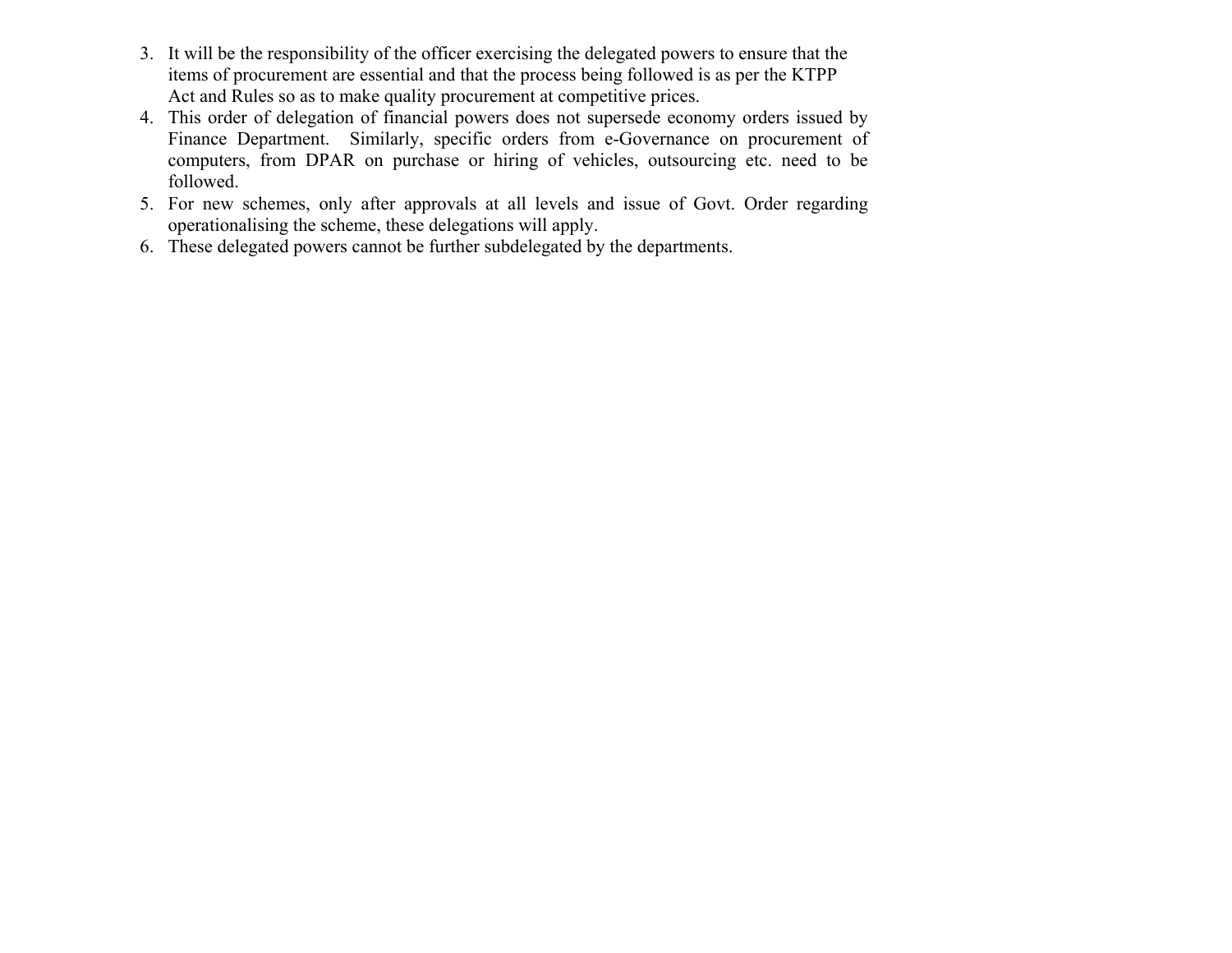| Sl.              | <b>Description of power</b>                                                                                                                                                                                                                                                                                                                                                | <b>Heads of</b>                                                      | <b>Divisional</b>                      | <b>District level</b>              | <b>Sub-Divisional</b> | <b>Taluk level</b> |
|------------------|----------------------------------------------------------------------------------------------------------------------------------------------------------------------------------------------------------------------------------------------------------------------------------------------------------------------------------------------------------------------------|----------------------------------------------------------------------|----------------------------------------|------------------------------------|-----------------------|--------------------|
| No.              |                                                                                                                                                                                                                                                                                                                                                                            | <b>Department</b>                                                    | level officer                          | <i>officer</i>                     | level officer         | <i>officer</i>     |
| $\boldsymbol{l}$ | $\overline{2}$                                                                                                                                                                                                                                                                                                                                                             | $\mathfrak{z}$                                                       | $\overline{\mathcal{A}}$               | 5                                  | 6                     | 7                  |
| 29               | <b>KCSR:</b><br>authorize<br>subordinate<br>To<br>Government<br>servants<br>to<br>proceed on duty beyond the<br>limits of their charges<br>but<br>within the State (vide rule $16(a)$ )<br>of KCSRs)                                                                                                                                                                       | Full powers                                                          | Full powers                            | Full powers                        | Full powers           | Full powers        |
| 30               | subordinate<br>authorize<br>To<br>Government servant to proceed<br>on duty beyond the limits of<br>their charges outside the State<br>within India (vide Rule 16(b) of<br>KCSRs)                                                                                                                                                                                           | $1)$ Non<br><b>Gazetted Full</b><br>powers<br>2) Gazetted<br>15 days | 15 days in<br>case of non-<br>gazetted | 15 days in case of<br>non-gazetted |                       |                    |
| 31               | To sanction the acceptance of Full powers<br>remuneration by Government<br>servants under their control for<br>work as examiners for various<br>examinations<br>conducted<br>by<br>departments<br>Government<br><b>or</b><br>bodies set up by Government or<br>Universities within the State in<br>accordance with the scales<br>sanctioned (vide Rule 28(d) of<br>KCSRs). |                                                                      | Full powers                            | Full powers                        | Full powers           | Full powers        |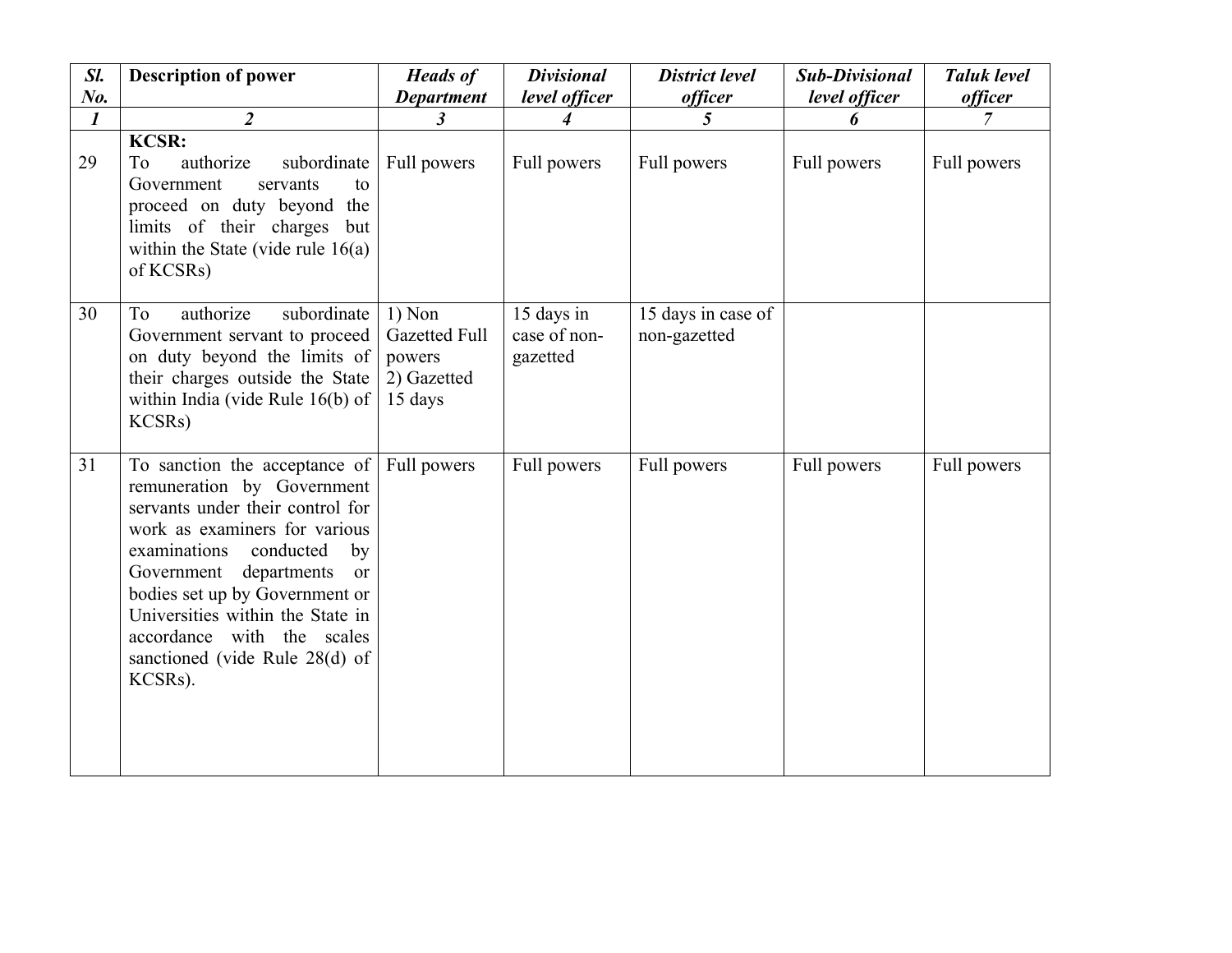| 32 | To sanction the acceptance of Full powers<br>fees by Government servants<br>under their control from a<br>private person, a private body<br>or a public body whose funds<br>administered<br>by<br>are<br>Government when not covered<br>by any rules, special or local<br>law or orders of Government<br>(vide Rules 28 and 29 of<br>KCSRs). |             | Full powers<br>(NGOs) | Full powers<br>(NGOs) |             |             |
|----|----------------------------------------------------------------------------------------------------------------------------------------------------------------------------------------------------------------------------------------------------------------------------------------------------------------------------------------------|-------------|-----------------------|-----------------------|-------------|-------------|
| 33 | To<br>sanction<br>in-charge<br>arrangements in posts which are<br>vacant or the incumbents of<br>which are absentees and the<br>filling up of which requires the<br>sanction of a higher authority<br>(vide Rule 32,68,192 & 196 of<br>KCSRs) Government servants<br>who are in the scale of pay of:                                         |             |                       |                       |             |             |
|    | a) Rs.14050-25050<br>and<br>above                                                                                                                                                                                                                                                                                                            | 4 months    | 3 months              | 2 months              |             |             |
|    | ii) Rs.10800-20025 and<br>above but below<br>Rs.14050-25050                                                                                                                                                                                                                                                                                  | 6 months    | 4 months              | 3 months              | 2 months    |             |
|    | iii) Rs.4800-7275 and above<br>but below Rs.10800-20025                                                                                                                                                                                                                                                                                      | Full powers | Full powers           | Full powers           | Full powers | Full powers |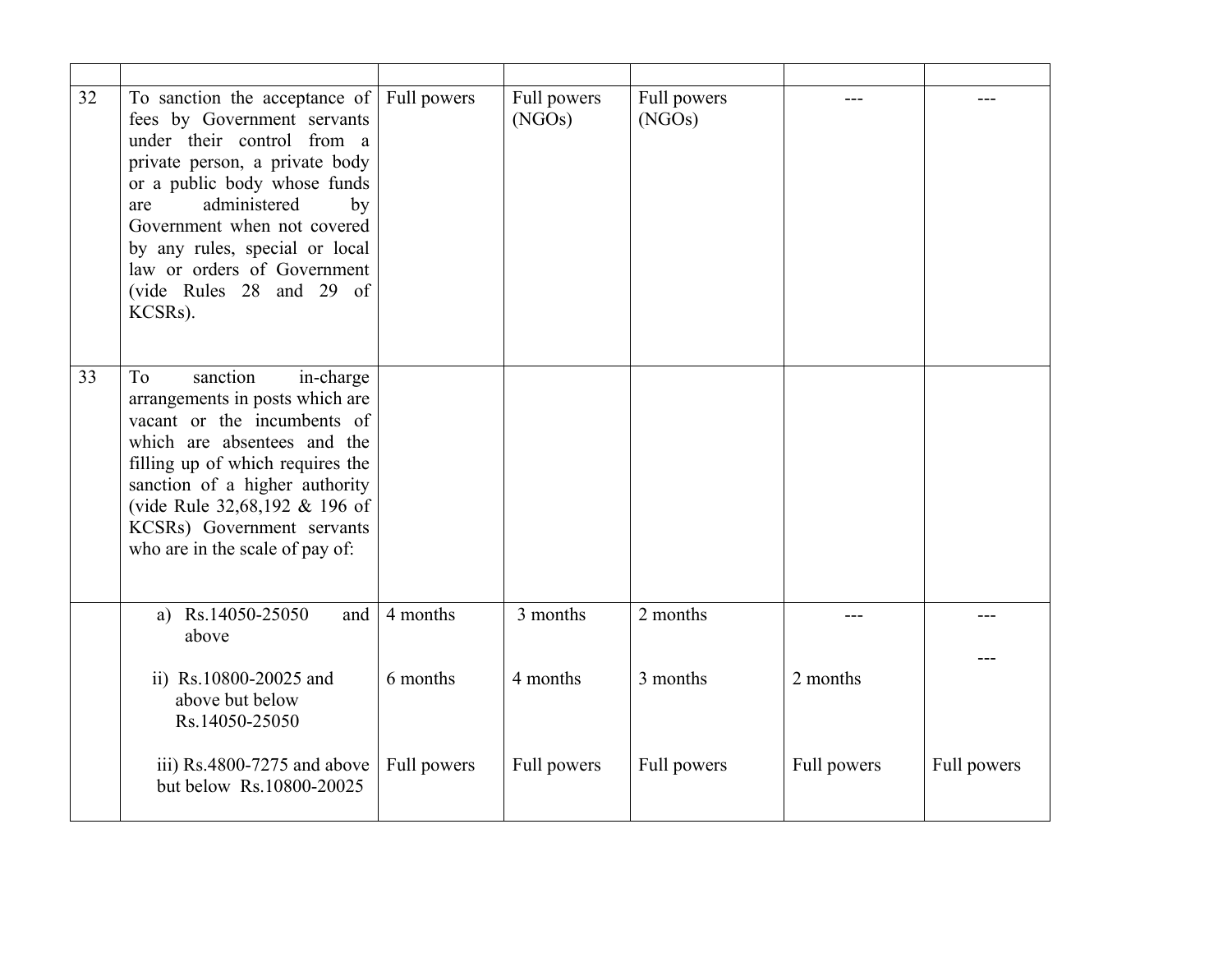| 34 | To sanction, the extension of<br>joining time to subordinate non-<br>gazetted Government servants<br>(vide Rule 86 of KCSRs)                                                                                                                                                                                                             | Upto 15 days               | Upto 15 days               |                            |                            |             |
|----|------------------------------------------------------------------------------------------------------------------------------------------------------------------------------------------------------------------------------------------------------------------------------------------------------------------------------------------|----------------------------|----------------------------|----------------------------|----------------------------|-------------|
| 35 | To sanction maternity leave to<br>female Government<br>married<br>(vide Rule 135 of<br>servants<br>KCSRs)<br>i) Gazetted<br>ii) Non-gazetted                                                                                                                                                                                             | Full powers<br>Full powers | Full powers<br>Full powers | Full powers<br>Full powers | Full powers<br>Full powers |             |
| 36 | Sanction of leave other than<br>disability<br>special<br>leave<br>to<br>subordinate<br>Government<br>servants (vide Rule 192 and<br>196 of KCSRs);<br>Government servants who are<br>in the scale of pay of:-<br>i) Rs.14050-25050 $&$ above<br>Rs.10800-20025<br>$\overline{ii}$<br>but                                                 | 4 months<br>6 months       | 3 months<br>4 months       | 2 months<br>3 months       | 2months                    |             |
|    | below Rs.14050-25050<br>iii)Rs.4800-7275 $&$ above<br>but below Rs.10800-20025<br>Note: The powers to sanction<br>leave as above includes the<br>sanction<br>leave<br>powers to<br>preparatory to retirement but<br>does not include the powers to<br>refuse earned leave applied for<br>leave<br>preparatory<br>as<br>to<br>retirement. | Full powers                | Full powers                | Full powers                | Full powers                | Full powers |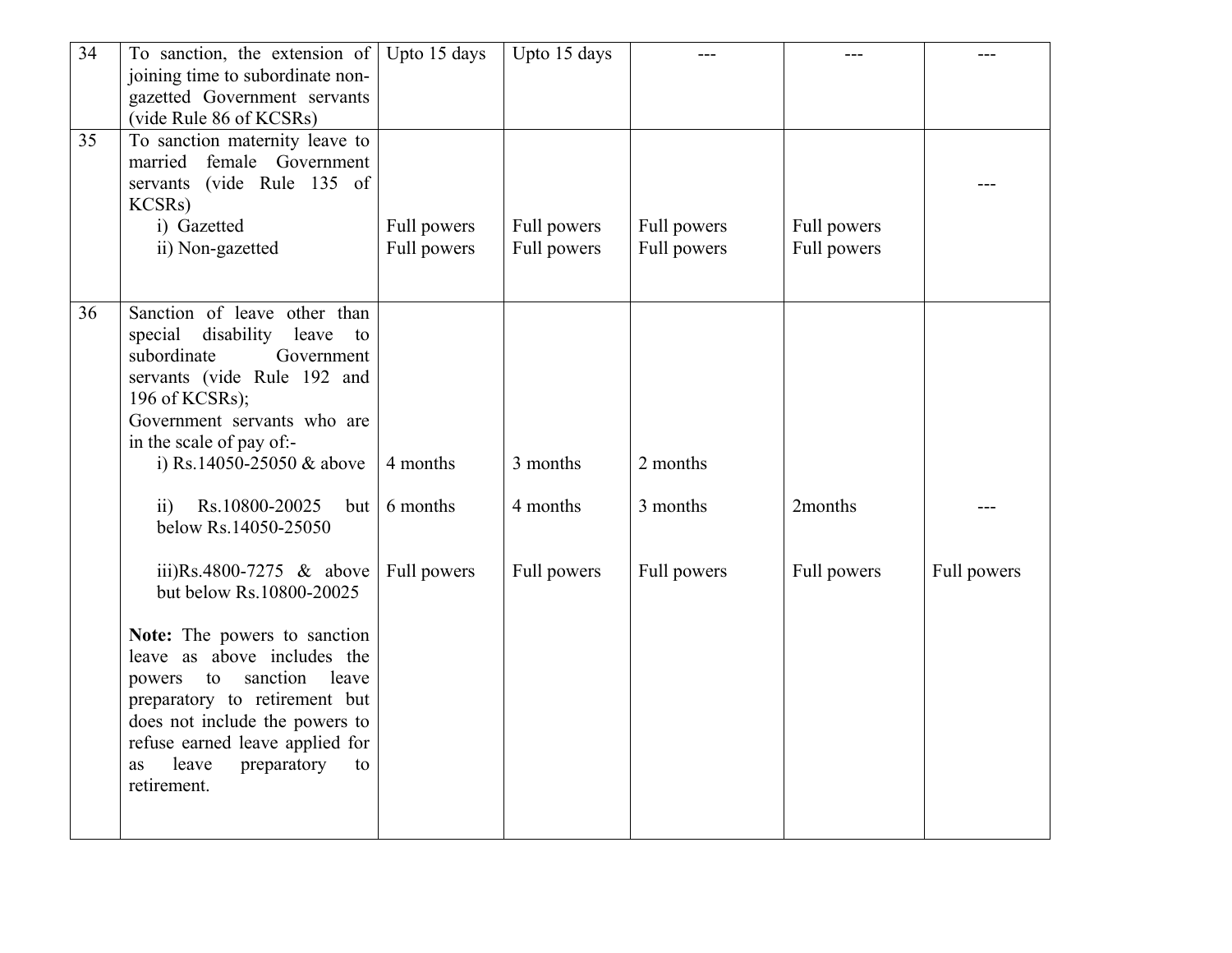| 37 | Sanction of encashment of Full powers<br>earned leave once in block<br>of two<br>period<br>years<br>in<br>accordance with rule 118 of<br>KCSRs.                                                                                                                          |             | Full powers | Full powers | Full powers | Full powers |
|----|--------------------------------------------------------------------------------------------------------------------------------------------------------------------------------------------------------------------------------------------------------------------------|-------------|-------------|-------------|-------------|-------------|
| 38 | Encashment of earned leave at Full powers<br>the time of retirement or at the<br>time of death while in service in<br>accordance with rule 118(A) of<br>KCSRs.                                                                                                           |             | Full powers | Full powers | Full powers | Full powers |
| 39 | To sanction disbursement to<br>subordinate<br>non-gazetted<br>Government servants of arrears<br>of leave salary arising as a<br>result of the<br>sanction or<br>communication of leave more<br>than one year from the date of<br>relief (vide rule 198 of KCSRs)         | Full powers | Full powers | Full powers | Full powers | Full powers |
| 40 | To order the retirement on<br>invalid pension of non-gazetted<br>Government servants appointed<br>by them or by a lower<br>authority, who by bodily or<br>infirmity<br>mental<br>are<br>permanently incapacitated from<br>the public service (vide rule<br>273 of KCSRs) | Full powers | Full powers | Full powers |             |             |
| 41 | sanction in exceptional<br>To<br>cases, road metreage both ways<br>for road journeys made by<br>subordinate<br>Government<br>between<br>places<br>servants<br>connected by rail vide (rule 462<br>$(h)$ of KCSRs)                                                        | Full powers | Full powers |             |             |             |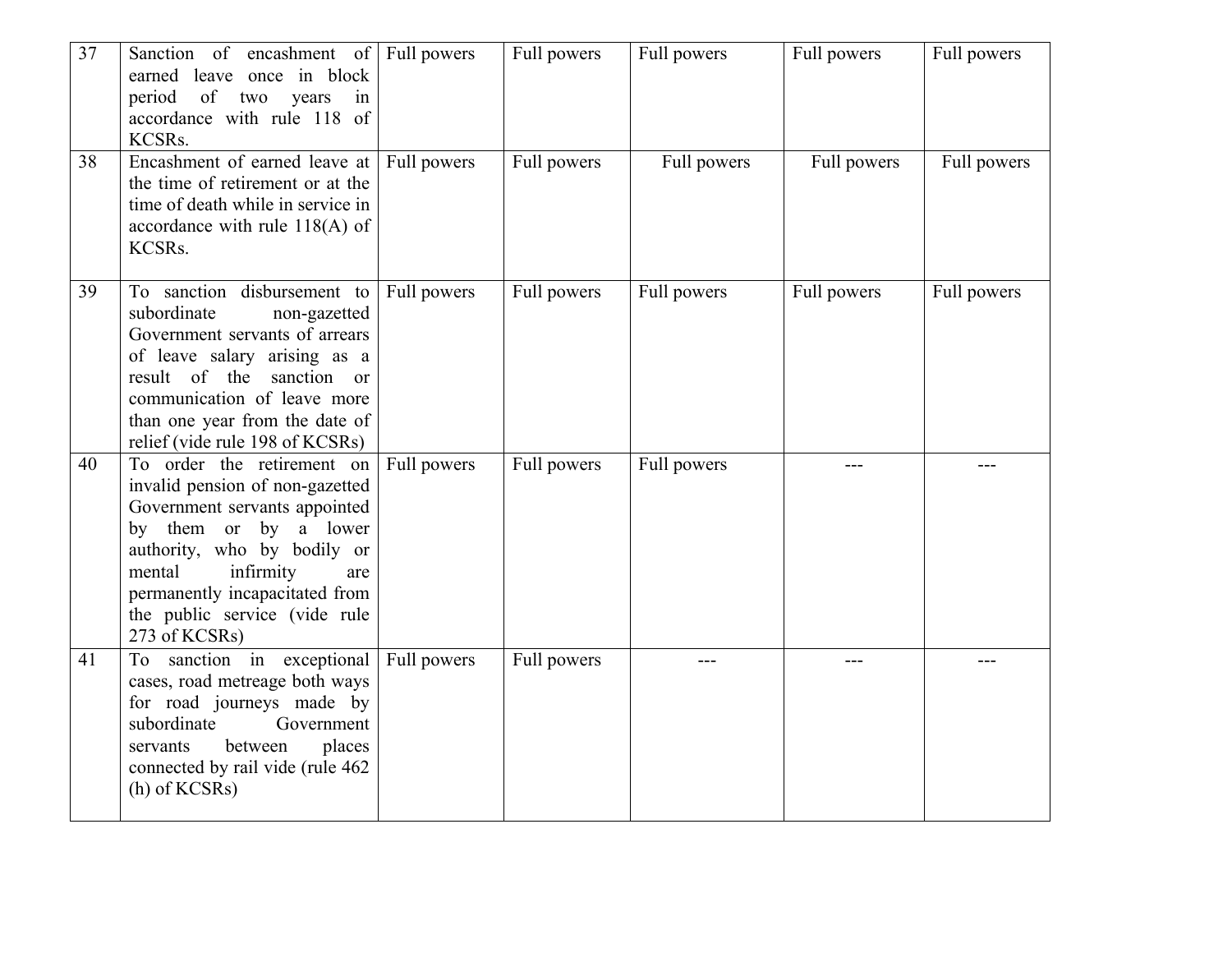| 42 | To sanction daily allowance for $\vert$ i) 30 days in |                | $i)$ 20 days in  | i) 15 days in the  |             |             |
|----|-------------------------------------------------------|----------------|------------------|--------------------|-------------|-------------|
|    | halts on tour exceeding 10 days                       | the case of    | the case of      | case of gazetted   |             |             |
|    | place to subordinate<br>a<br>at                       | gazetted       | gazetted         | officers           |             |             |
|    | Government servants (vide rule                        | officers       | officers         |                    |             |             |
|    | 516 of KCSRs)                                         |                | ii) $60$ days in | ii) 30 days in the |             |             |
|    |                                                       | ii) 90 days in | the case of      | case of non-       |             |             |
|    |                                                       | the case of    | non-gazetted     | gazetted officers  |             |             |
|    |                                                       | non-gazetted   | officers         |                    |             |             |
|    |                                                       | officers       |                  |                    |             |             |
|    |                                                       |                |                  |                    |             |             |
| 43 | To<br>allow<br>subordinate                            | Full powers    | Full powers      | Full powers        | Full powers | Full powers |
|    | Government<br>servants<br>on                          |                |                  |                    |             |             |
|    | transfer, the actual cost of                          |                |                  |                    |             |             |
|    | transport by rail or other craft                      |                |                  |                    |             |             |
|    | or their conveyance at owner's                        |                |                  |                    |             |             |
|    | risk (vide rule 532 $(3)$ $(A)$ $(1)$                 |                |                  |                    |             |             |
|    |                                                       |                |                  |                    |             |             |
|    | $(4)$ $(2)$ of KCSRs)                                 |                |                  |                    |             |             |
|    |                                                       |                |                  |                    |             |             |

(C. SHAMARAO) Deputy Secretary to Government Finance Department,(FR& BCC).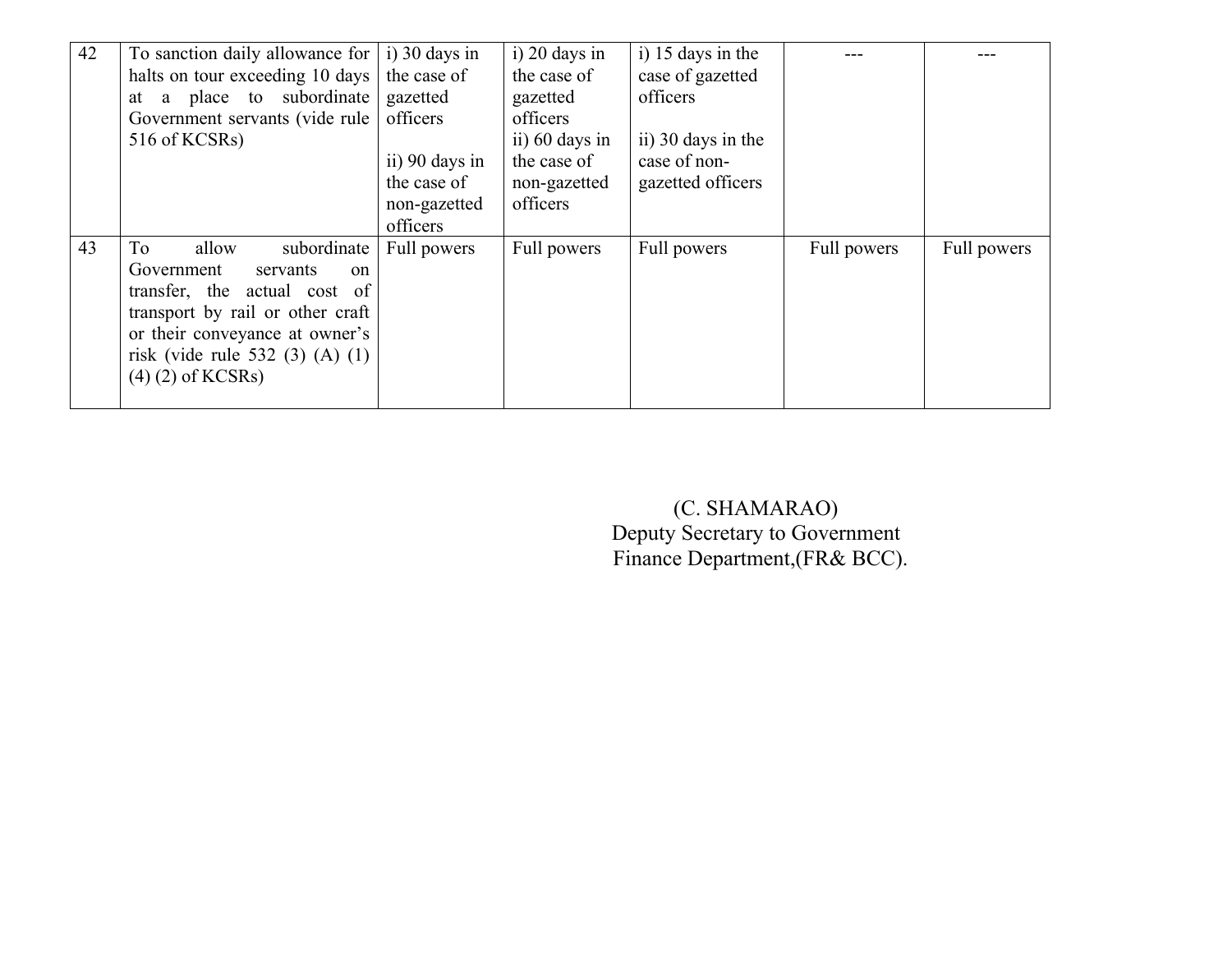## **SPECIAL DELEGATION OF FINANCIAL POWER TO THE DIRECTOR FOR TOURISM**

| Sl.<br>No.     | Description of Power                                                                                                                                                                                          | Present delegation of power<br>given to Director of Tourism<br>As per G.O. ಓಂವಾಪ್ರಯು 100<br>ಪ್ರವಾಇ 91 ಆಣ.12.5.97                                                                                | Special<br>delegation<br>of<br>Powers<br>sought<br>for<br>Director of Tourism                                                                                                                                                             | Recommend by Finance<br>Department                                                                                                                                                                                             |
|----------------|---------------------------------------------------------------------------------------------------------------------------------------------------------------------------------------------------------------|-------------------------------------------------------------------------------------------------------------------------------------------------------------------------------------------------|-------------------------------------------------------------------------------------------------------------------------------------------------------------------------------------------------------------------------------------------|--------------------------------------------------------------------------------------------------------------------------------------------------------------------------------------------------------------------------------|
| $\mathbf{1}$   | To sanction the purchase of<br>Furniture (Vide Rule 55)<br>$(ii)$ and 28 (MCE)                                                                                                                                | Rs. 20,000/-each time $\&$<br>Rs.2.00 lakh Per Annum                                                                                                                                            | Rs.1.00 lakh each time $\&$<br>Rs.10.00 lakhs Per<br>Annum                                                                                                                                                                                | May be considered during<br>revision<br>of Delegation of<br><b>Common Powers</b>                                                                                                                                               |
| 2              | To sanction the purchase of<br>office equipments Example:<br>Peripherals,<br>Fax<br>papers,<br>machine pages and<br>other<br>Electronic Gadgets, useful for<br>Department work.                               | $Rs.20,000/$ -<br>$\&$<br>each<br>time<br>Rs.1.00 lakh Per Annum                                                                                                                                | Rs.1.00 lakh each time $\&$<br>Rs.5.00 lakhs Per Annum                                                                                                                                                                                    | May be considered during<br>revision of Delegation of<br><b>Common Powers</b>                                                                                                                                                  |
| $\overline{3}$ | To sanction local purchase of<br>Stationery articles in offices<br>(vide rule 55 $(48)$ of M.C.E)                                                                                                             | Rs. 30,000/- each time $\&$<br>Rs. 10.00 lakhs Per Annum                                                                                                                                        | Rs.50,000 each time $\&$<br>Rs.10.00 lakhs Per<br>Annum                                                                                                                                                                                   | Revised vide G.O. FD 16 TFP<br>2007 dtd.29-1-2008. Hence no<br>change.                                                                                                                                                         |
| 4.             | To sanction the hiring of<br>private building<br>including<br>lands for departmental use in<br>consultation with the HRC (if<br>there is one) or the E.E. of the<br>Division (Vide rule 55 $(46)$ of<br>M.C.E | Rs. 10,000/- each case P.M                                                                                                                                                                      | In each case<br>Rs.35,000.00 P.M                                                                                                                                                                                                          | May be considered during<br>revision of Delegation of<br><b>Common Powers</b>                                                                                                                                                  |
| 5.             | Issue of Advertisement in<br>National<br>and<br>International<br>News Papers and Magazines                                                                                                                    | Up to Rs.40,000/- for issue of $\vert$<br>Advertisement<br>National<br>in<br><b>News</b><br>level,<br>papers<br>and<br>Magazines and Rs. 20,000/- in<br>the State level papers and<br>Magazines | In each case Rs.5.00<br>for<br>issue<br>lakhs<br>of<br>Advertisement in State<br>and National level<br><b>News</b><br>Papers<br>and<br>Magazines,<br>International<br>case<br>In<br>level News Papers and<br>Magazines<br>Rs.10.00 lakhs. | In each case Rs.2.00 lakhs for<br>issue of Advertisement in State<br><b>News</b><br>and<br>National<br>level<br>Papers and Magazine. In case<br>International<br><b>News</b><br>level<br>papers and Magazine Rs.5.00<br>Lakhs. |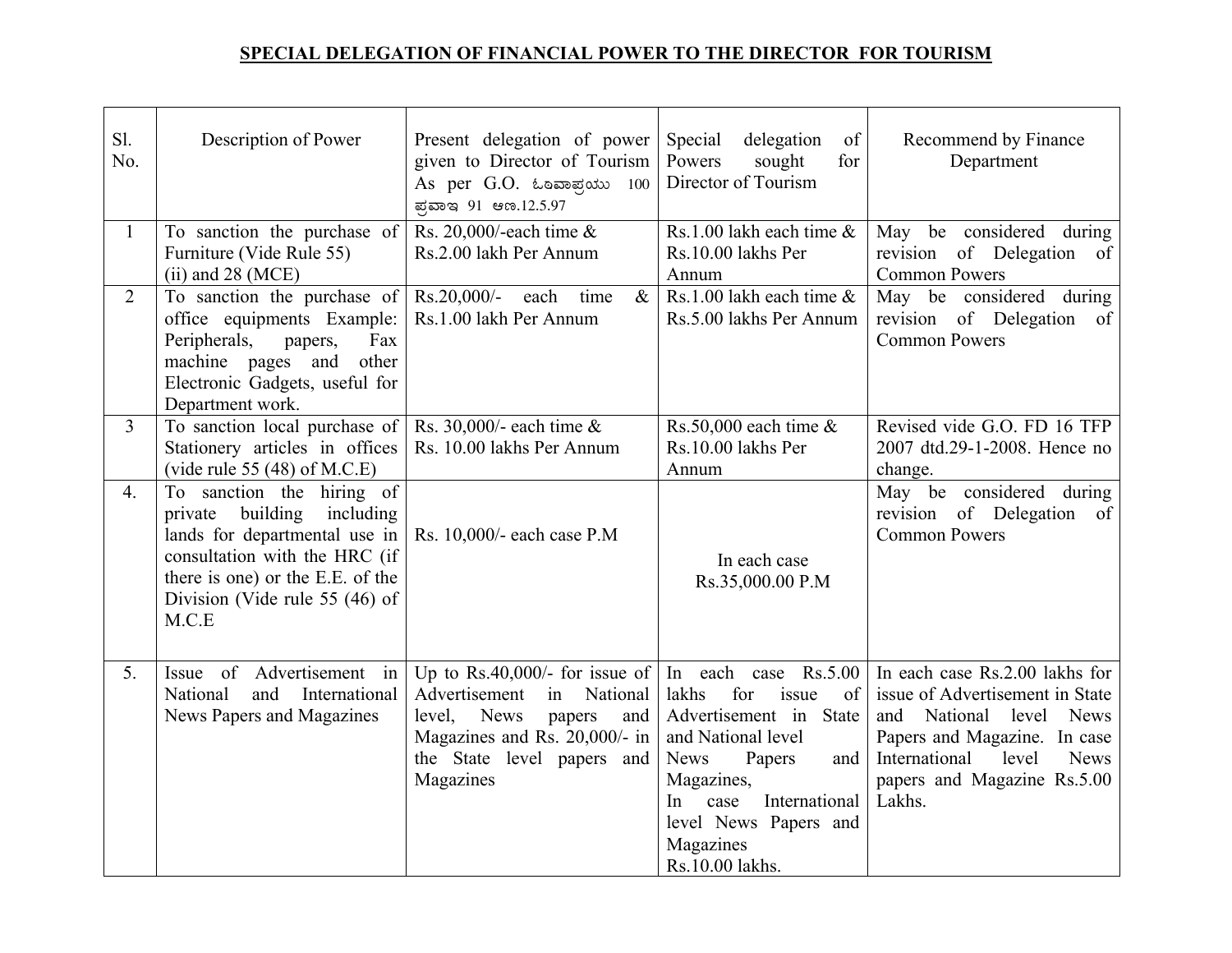| 6.  | To sanction expenditure for<br>Participating in State level and<br>level<br>Tourism<br>National<br>Events/Exhibition,<br>Road<br>Shows etc., (including Mysore)<br>Dasara Exhibition) | For<br>participating<br>in<br>the  <br>Exhibitions within the State<br>and outside the state with a<br>limit of Rs.1.00 lakh per<br>annum Within the country | Rs.10.00 lakhs per Event<br>within the Country (The<br>cost includes Land rent<br>and Expenditure for Stall<br>Preparation<br>and<br>furnishing) | Rs.5.00 lakhs per event with<br>in<br>the<br><b>State</b><br>and<br>Country.(Special delegation of<br>powers<br>agricultural<br>to<br>Department Vide G.O. No.35<br>TFP 2006 dated 6-12-2007. |
|-----|---------------------------------------------------------------------------------------------------------------------------------------------------------------------------------------|--------------------------------------------------------------------------------------------------------------------------------------------------------------|--------------------------------------------------------------------------------------------------------------------------------------------------|-----------------------------------------------------------------------------------------------------------------------------------------------------------------------------------------------|
| 7.  | Participation<br>the<br>in<br><b>International Tourism Marts.</b>                                                                                                                     | N <sub>il</sub>                                                                                                                                              | In each time Rs.25.00<br>lakhs<br>Rs.1.00 crore Per Annum                                                                                        | Power<br>with<br>would<br>be<br>earlier<br>Government as<br>per<br>delegation<br>of<br>Power<br>to<br>Commissioner<br>vide<br>G.O.<br>dtd.3.9.2005.                                           |
| 8.  | Printing<br>of<br>Leaflets/Folders/Broachers/<br>Posters/Blow ups etc.,                                                                                                               | In each case $Rs.50,000/$ - with a<br>limit of Rs.2.00 lakhs per year                                                                                        | In each case Rs.5.00<br>lakhs<br>In case of blow up<br>Rs.10.00 lakhs                                                                            | In each case Rs.2.00 lakhs in<br>case of blow up Rs.5.00 lakhs                                                                                                                                |
| 9.  | of<br>Production<br>C.D's/DVD/Photographs/<br>Banners/ Short film, Jingles<br>etc.,                                                                                                   | Nil                                                                                                                                                          | Rs.5.00 lakhs each case                                                                                                                          | Rs.2.00 lakhs each case.<br>Rs.10.00 lakhs per annum.                                                                                                                                         |
| 10. | <b>Errection of Big Hoardings</b>                                                                                                                                                     | One hoarding for the year with<br>a limit of Rs.10,000/-                                                                                                     | case $Rs.5.00$<br>In each<br>lakhs<br>Rs.20.00<br>lakhs<br>Per<br>Annum                                                                          | In each case Rs.1.00<br>lakh<br>Rs.10.00 lakhs per annum                                                                                                                                      |
| 11. | Purchase of Tourism related<br><b>Books</b>                                                                                                                                           | <b>Nil</b>                                                                                                                                                   | In each case Rs.50,000/-<br>Rs.5.00 lakhs Per Annum                                                                                              | Full<br>Common<br>powers<br>delegation powers G.O. No.FD<br>TFP 2001<br>dtd.2.2.2001.<br>(Item No.16)                                                                                         |
| 12. | Hospitality                                                                                                                                                                           | In each case $Rs.5,000/$ - with a<br>limit of Rs.1,00,000/-                                                                                                  | In each time $Rs.25,000/-$<br>Rs.5.00 lakhs Per Annum                                                                                            | Rs.20000 at a time<br>Rs.2.00 lakhs per annum                                                                                                                                                 |
| 13. | To organize the seminars and<br>guide training programme                                                                                                                              | Each time<br>$\lim_{t \to 0}$ of $\mid$<br>with<br>Rs.10,000/-                                                                                               | $c + r$<br>In each time $\text{Rs}.1.00$<br>lakhs<br>Rs.10.00<br>lakhs<br>Per<br>Annum                                                           | In each case Rs.0.50 lakh<br>Rs.5.00 lakhs per annum.                                                                                                                                         |
| 14. | Organizing Festivals and Fairs                                                                                                                                                        | Within limit of Rs.10,000/-<br>each time                                                                                                                     | In each time Rs.5.00<br>lakhs                                                                                                                    | In each case Rs.0.50 lakhs<br>Rs.5.00 lakhs per annum                                                                                                                                         |